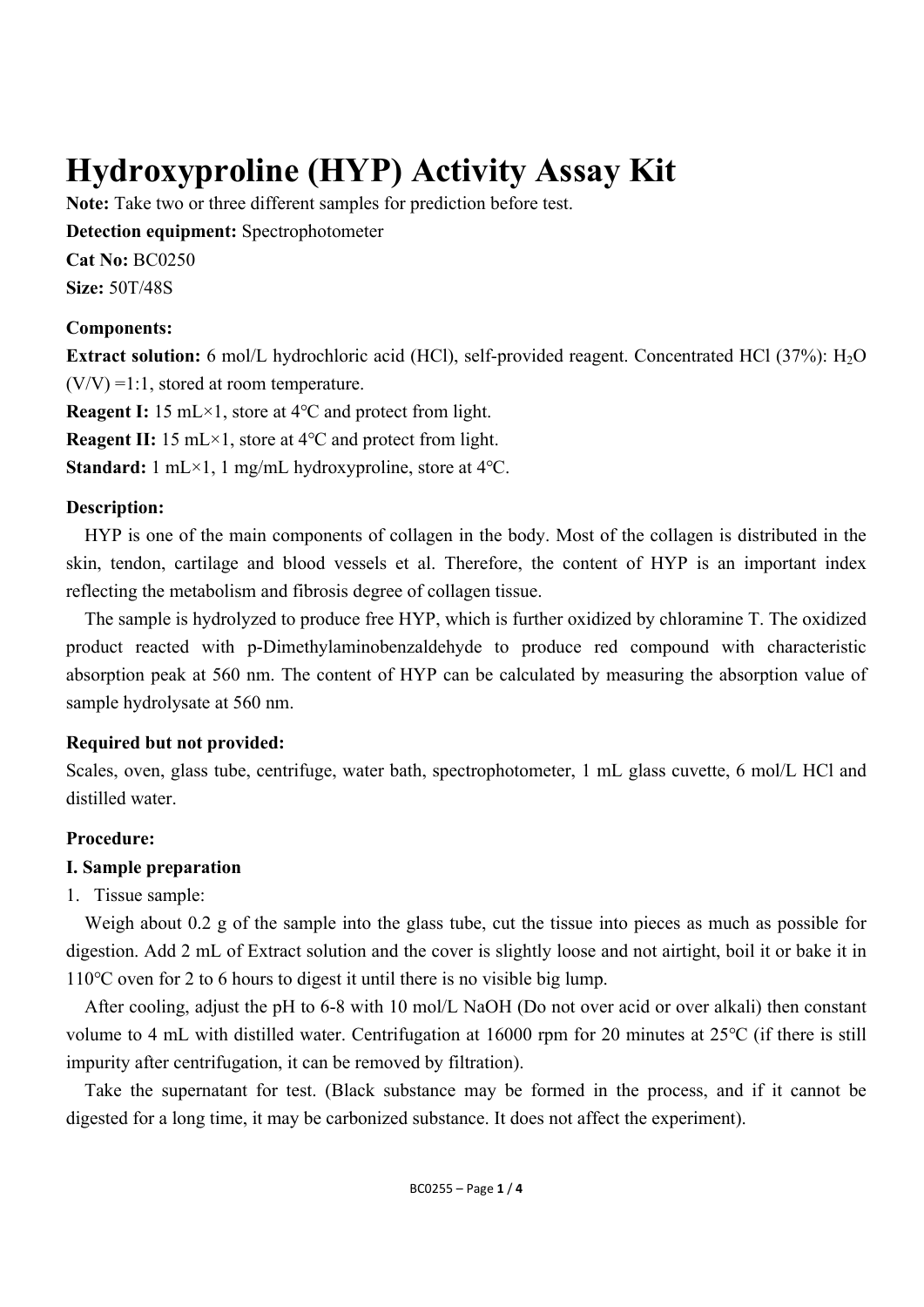#### 2. Cells:

Take 5 million cells, add 1 mL of Extract solution, boil or oven at 110℃ for 2 to 6 hours to digest to transparent state.

After cooling, adjust the pH to 6-8 with 10 mol/L NaOH (Do not over acid or over alkali) then constant volume to 2 mL with distilled water. Centrifugation at 16000 rpm for 20 minutes at 25℃ (if there is still impurity after centrifugation, it can be removed by filtration).

Take the supernatant for test.

#### **II. Determination procedure**

1. Dilute the standard solution to 7.5, 3.75, 1.875, 0.938, 0.469, 0.234, 0.117 μg/mL.

2. Preheat spectrophotometer for 30 minutes, adjust wavelength to 560 nm and set zero with distilled water.

| Reagent $(\mu L)$                                         | Blank tube (B) | Test tube $(T)$ | Standard tube (S) |
|-----------------------------------------------------------|----------------|-----------------|-------------------|
| Sample                                                    |                | <b>200</b>      |                   |
| Standard                                                  |                |                 | <b>200</b>        |
| Reagent I                                                 | <b>200</b>     | <b>200</b>      | 200               |
| Mix well and leave it at room temperature for 20 minutes. |                |                 |                   |
| Reagent II                                                | 200            | <b>200</b>      | <b>200</b>        |
| distilled water                                           | 600            |                 |                   |

3. Add reagents as the following table.

Mix well, incubate at 60℃ for 20 minutes, let stand at room temperature for 15 minutes. Use 1mL glass cuvette to measure the OD value of Blank tube, Test tube and Standard tube respectively at 560 nm, and record it as  $A_B$ ,  $A_T$  and  $A_S$ .

#### **III. Calculation**

1. Making of standard curve.

When making the standard curve, the concentration of the standard solution is taken as the x-axis, and the  $\Delta A_S(\Delta A_S = A_S - A_B)$  is taken as the y-axis. The linear equation y=kx+b is obtained. Take  $\Delta A_T (\Delta A_T = A_T - A_B)$  $A_B$ ) to the equation to acquire x.

1. Calculation of hydroxyproline content:

(1) calculated according to the fresh weight of the sample:

Tissue hydroxyproline content (μg/g fresh weight) =  $x \times V_s \div (W \times V_s \div V_{TE}) = 4x \div W$ .

(2) calculated according to the sample protein concentration:

Tissue hydroxyproline content (μg/mg prot) =  $x \times V_s \div (Cpr \times V_s) = x \div Cpr$ .

(3) calculated according to the number of bacteria or cells:

Cell hydroxyproline content  $(\mu g/10^4 \text{ cell}) = x \times V_s \div (N \times V_s \div V_{CE}) = 2x \div N$ .

 $V_s$ : Volume of added sample, 0.2 mL;

 $V_{TE}$ : Volume of tissue extract solution, 4 mL;

 $V_{CE}$ : Volume of cell extract solution, 2 mL;